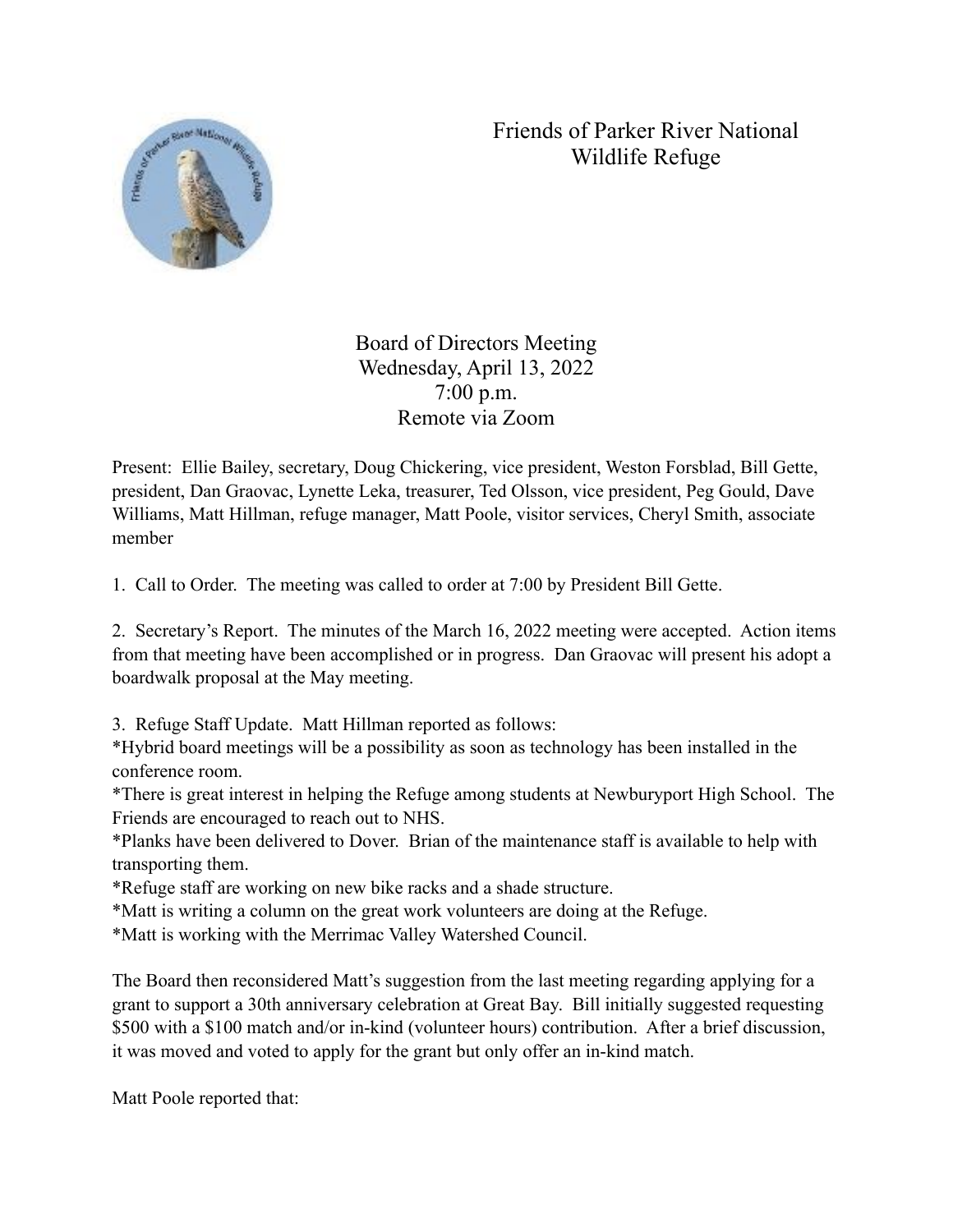\*Let's Go Outside will be held on Sat., June 25 and will be coordinated by Ella Weber. Matt suggested that the Friends have a joint station with Jane Kelly of the live raptor demonstrations. We will discuss this at the May meeting.

\*April 22 and 23 there will be Earth Day programs. Jane Kelly and the raptors will be at Parker River on the 23 and at Great Bay there will be a bike tour on the 22.

\*From law enforcement (Gareth Williams) a message to please report any concerning human behavior seen on the Refuge by calling the Refuge/administration desk (978-465-5753) &/or stopping at the gate house. Photos of license plates can be sent via email.

4. Board Reports

A. Treasurer. Lynette sent her report ahead of the meeting but reported on highlights:

\*The Friends have received another \$1,000 donation.

 \*Lynette has sent a check for the summer internship to Mass. Audubon, hence our balance in that fund has dropped.

\*Our net to date from the Pines Trail fund raiser is \$5,500.

\*We have 267 members with 11 new ones and 8 non-renewals.

\*Lynette will be purchasing plants for the pollinator garden as needed.

B. President. Bill reported on the following:

\*The Wed. Morning Work Group has finished the "summer cottage," i.e., storage shed for the gate house.

\*The beach clean-up was a "huge success" with a large turnout and enough volunteers to remove much of the accumulated sand from the Lot #1 boardwalk.

\*The mowing of phragmites at the Bill Forward Blind and along the road by Stage Island Pool consists of a total of 10 acres. The Essex County Mosquito Control District can do the work for \$455/acre, or a total of \$5,250. Discussion brought out the fact that this would be an annual expense and that there is no Refuge plan for eradicating the phragmites. Further discussion centered on ways to raise funds to continue this project after this year., especially from those who will benefit from enhanced viewing opportunities and might want to keep their views open. It was moved and voted to accept the Essex County Mosquito Control District's proposal for mowing for this year.

C. Technology. Weston reported on new postings on the website (an article on the salt marsh from Peg and new photos of the Wed. Work Group from Bill.). He encouraged all to contribute. Posting a map of the Refuge was suggested. Matt Poole will send Weston an updated map to post.

5. Planning for Friends Volunteer Projects: Bill reported that the Pines Trail will need maintenance later on and that the Wed. Work Group will build new cabinets at the gate house. Planks will arrive in late May or early June and will be installed. Members were encouraged to submit project ideas.